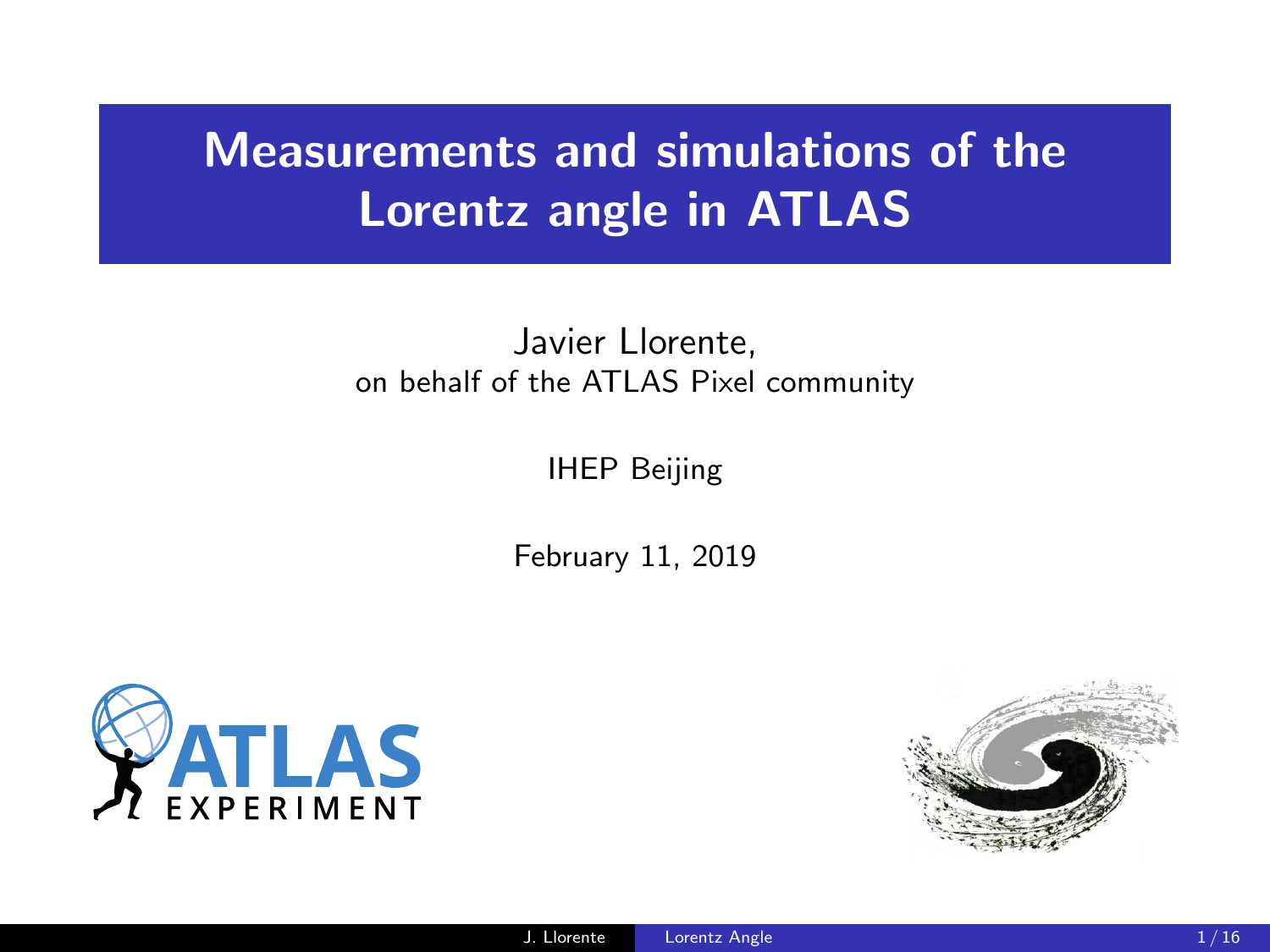- Definition and properties of the Lorentz angle.
- **Measurement strategy and fit definition.**
- **Measurements with cosmic muons in Run I. Temperature dependence.**
- Radiation damage after Run I: Results with cosmic muons.
- **Electron and hole mobility models.** 
	- Low-field parameterisations of  $\mu(T)$ .
	- High-field extrapolations. The extended Thomas model.
- Radiation damage on Run II: IBL Lorentz angle in pp collisions.
- Simulation: Chiochia model and ATLAS radiation damage digitizer.
- **Summary and conclusions.**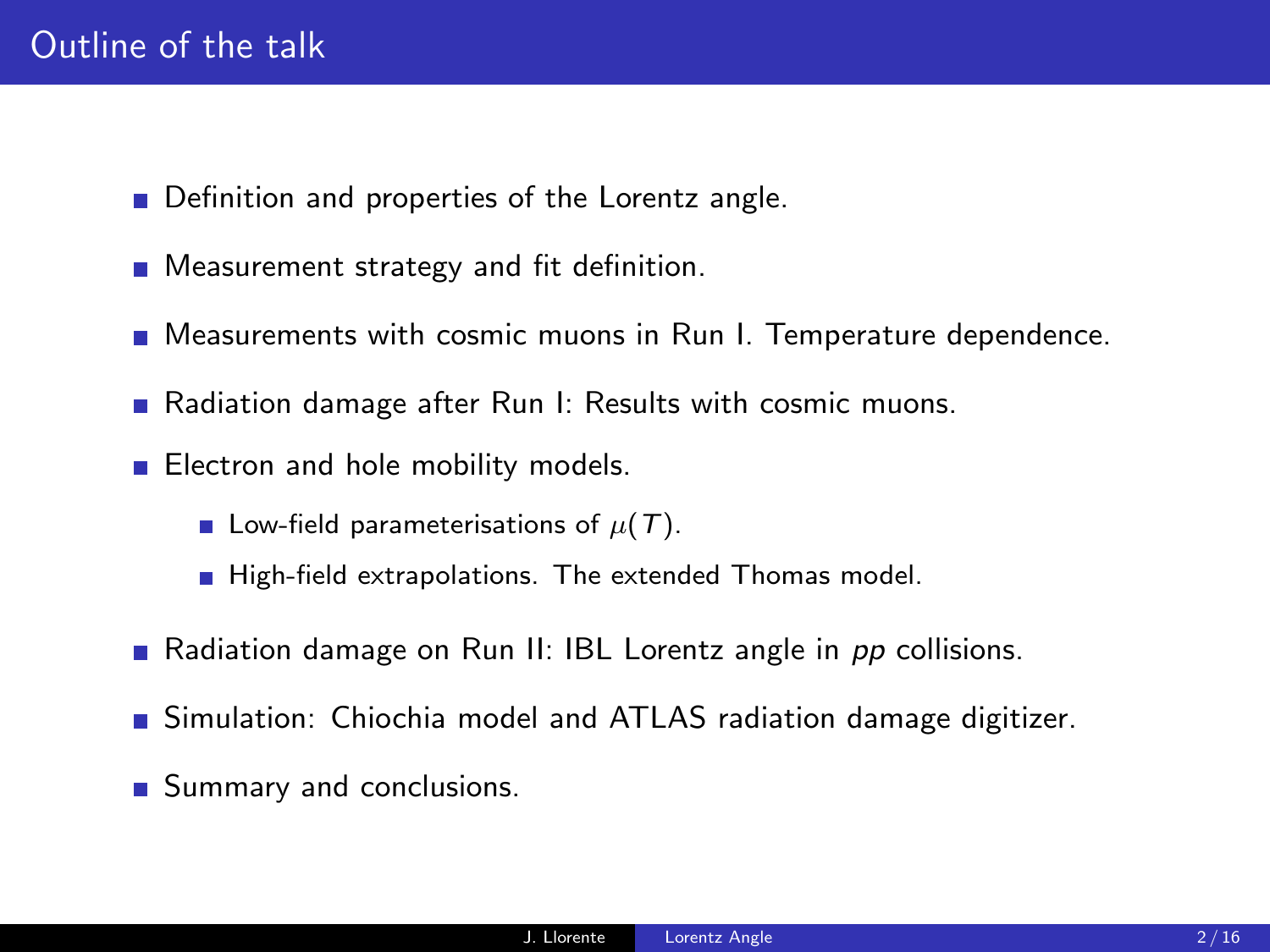Lorentz Angle: angle of deviation of drifting electrons in the Si modules under the effect of the solenoidal magnetic field



- Cluster transverse size is a function of the incidence angle  $\varphi$ .
- With no magnetic field, the cluster size has a minimum for  $\varphi = 0$ .
- With  $\vec{B}\neq 0$ , the cluster size has a minimum for  $\varphi = \theta_L$ .
- **Important for understanding** mobility models in Monte Carlo.
- Indicator of radiation damage.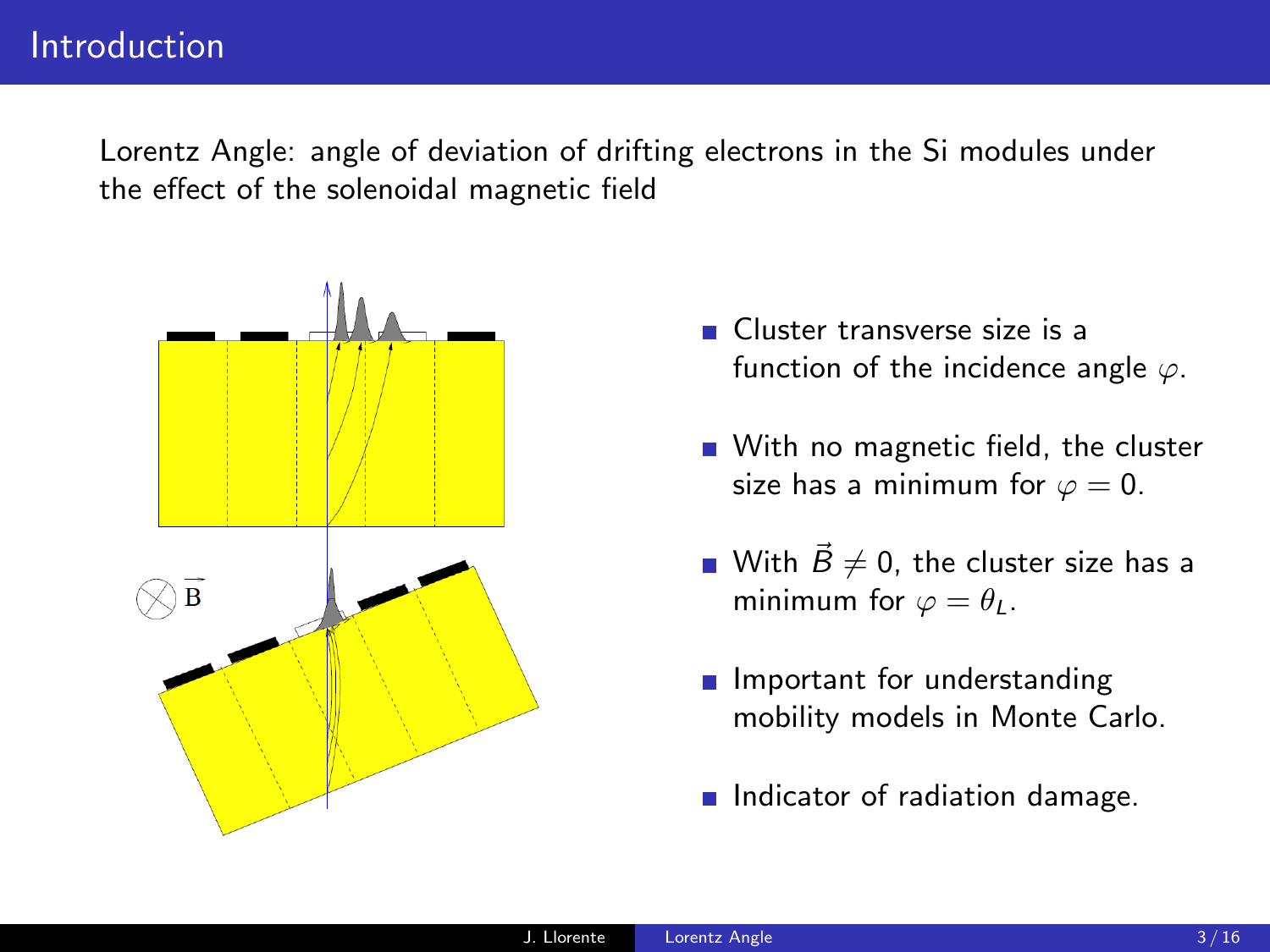The distributions of the transverse size as a function of the incidence angle are fitted to the following function

$$
W(\varphi)=\left(a\left|\tan\varphi-\tan\theta_L\right|+\frac{b}{\sqrt{\cos\varphi}}\right)\otimes G(\varphi),
$$

where  $\otimes$  is the convolution. The free parameters are a,  $\theta_L$ , b and  $\sigma$ :

IBL, LHC Fill 4947

- $a \equiv$  Related to the depletion depth.
- $\theta_L \equiv$  The Lorentz angle.
- $b =$ The minimum cluster size.
- $\sigma \equiv$  The resolution on the incidence angle.

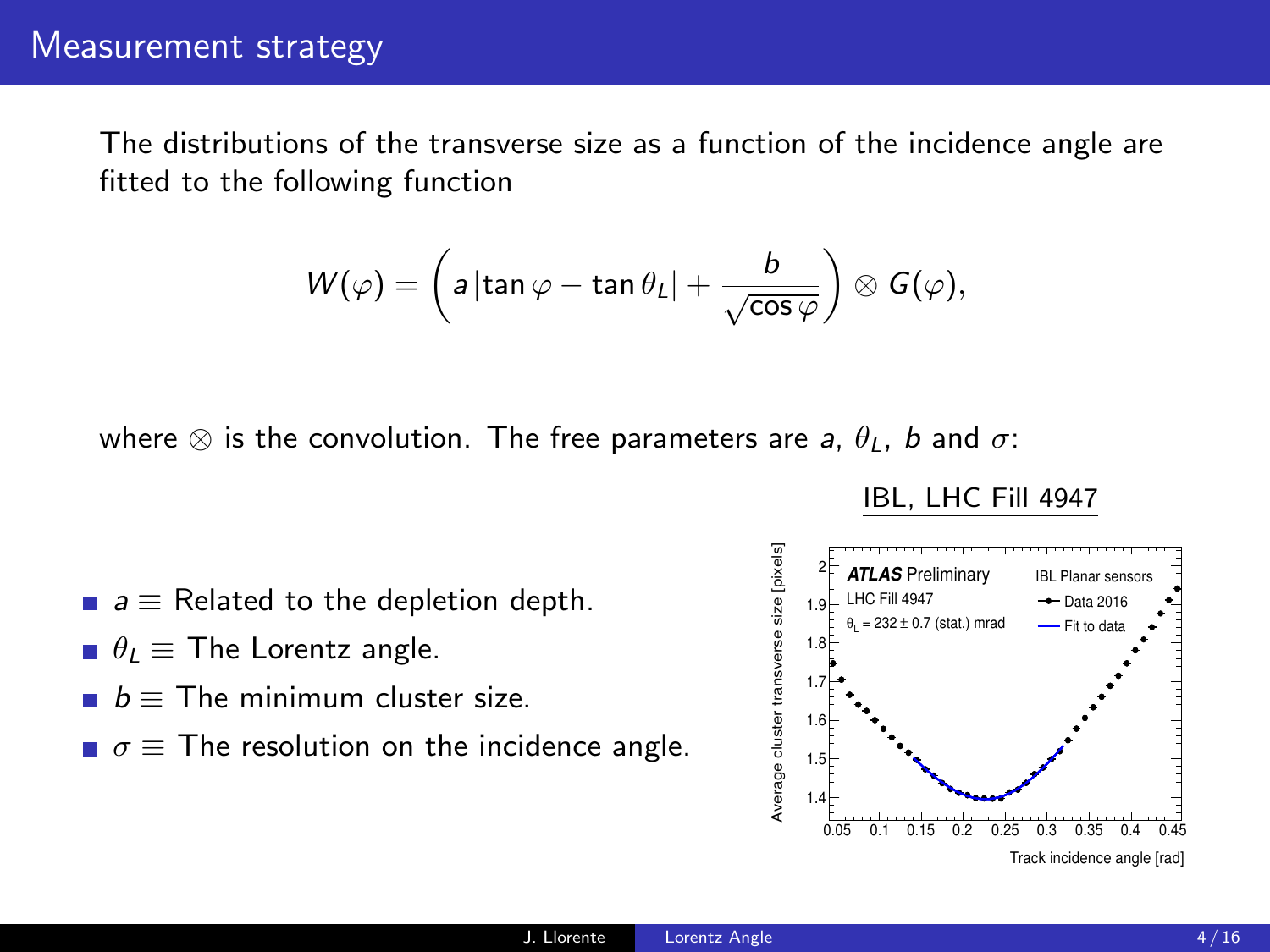# First measurements with cosmic muons (2008-2009)

Lorentz angle from cosmic muons [\[arXiv:1004.5293\]](https://arxiv.org/abs/1004.5293)

- **Fixed conditions:**  $V = -150$  V, T = -3 °C.
- Temperature scan keeping  $V = -150$  V.

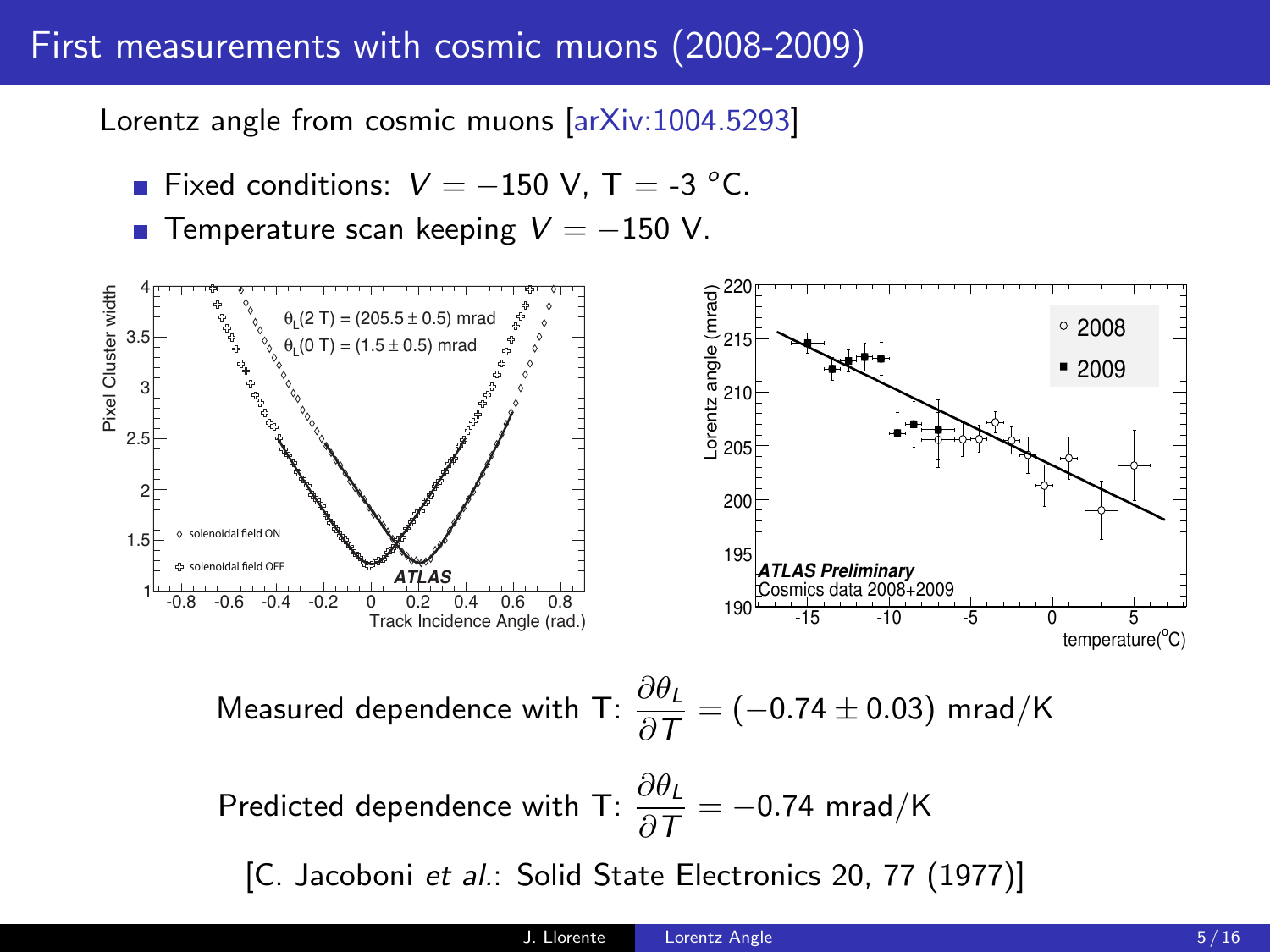# Lorentz angle in cosmic muons (2015)

Lorentz angle in cosmic data taken in two different periods [\(IDTR-2017-002\)](https://atlas.web.cern.ch/Atlas/GROUPS/PHYSICS/PLOTS/IDTR-2017-002/)

Cosmics 2009: Inclusively in all layers.

Gosmics 2015: Separated in three layers (L1 and L2 compatible with 2009)



Same temperature and voltage conditions:  $T = -10 °C$ ,  $V = -150 V$ . After Run-I, B-layer received more radiation than L1, L2  $\Rightarrow$  Larger  $\theta_L$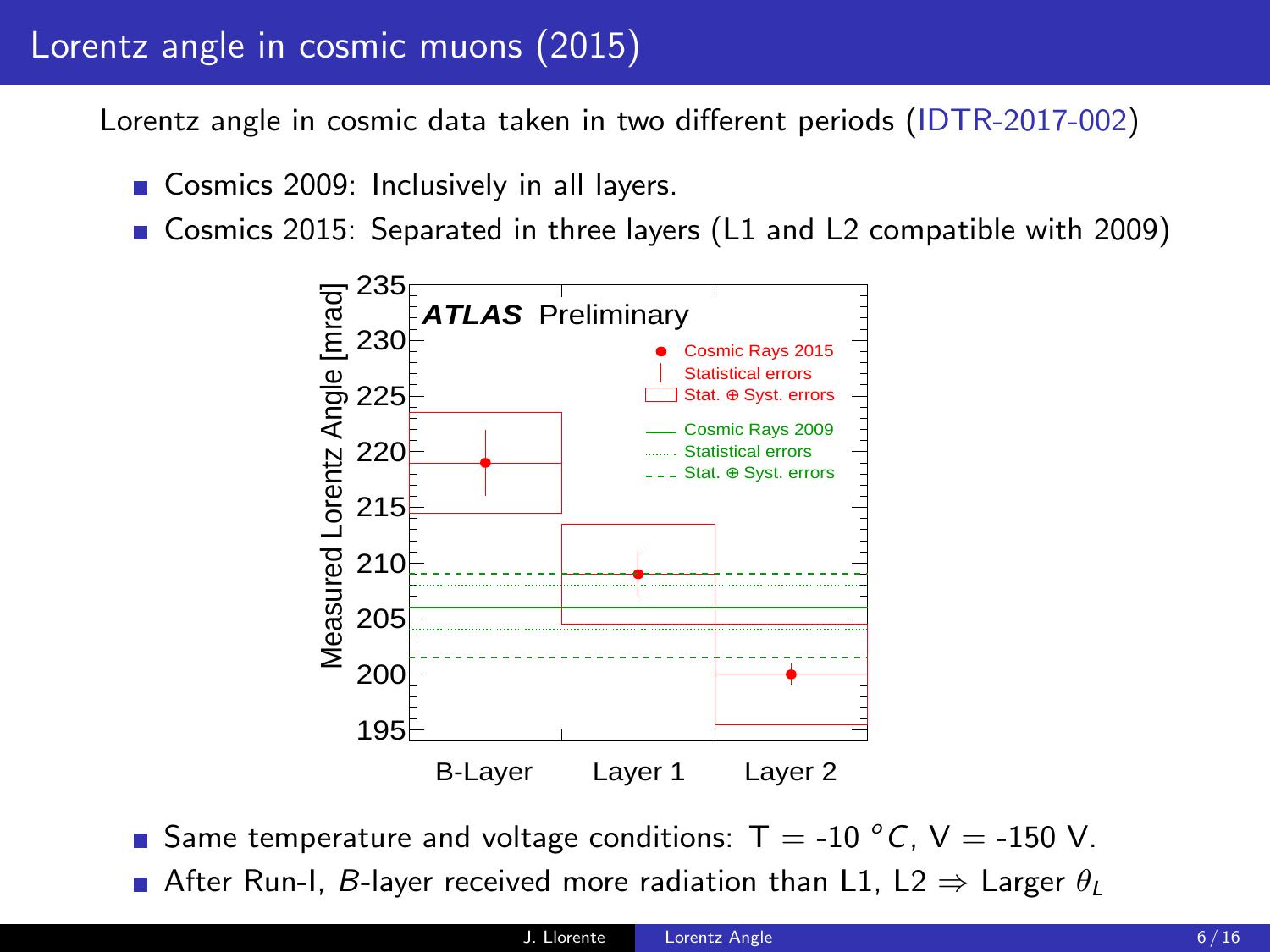#### Modelling the Lorentz angle

- **■** Equivalent to modelling the mobility  $\mu$  (tan  $\theta_L \sim \mu |\vec{B}|$ ).
- 10% discrepancy found in Run I: [ATL-INDET-PUB-2018-001](https://cds.cern.ch/record/2629889?ln=es)
- **Mobility**  $\mu(T, \vec{E})$  defines the drift velocity:  $\vec{v}_d = \mu \vec{E}$ .
- **Parameterisations of electron and hole low and high-field mobility:** 
	- **Low-field mobility parameterised by a power law:**

$$
\mu(\mathcal{T}) = aT_n^{-b}; \quad T_n = \frac{\mathcal{T}}{300 \text{ K}}
$$

High-field mobility extrapolated using [Thomas parameterisation](https://ieeexplore.ieee.org/document/1448053)

$$
\mu(\mathcal{T},E) = \mu_0(\mathcal{T}) \left[ 1 + \left( \frac{\mu_0(\mathcal{T})E}{\nu_s(\mathcal{T})} \right)^{\beta} \right]^{-\frac{1}{\beta}}
$$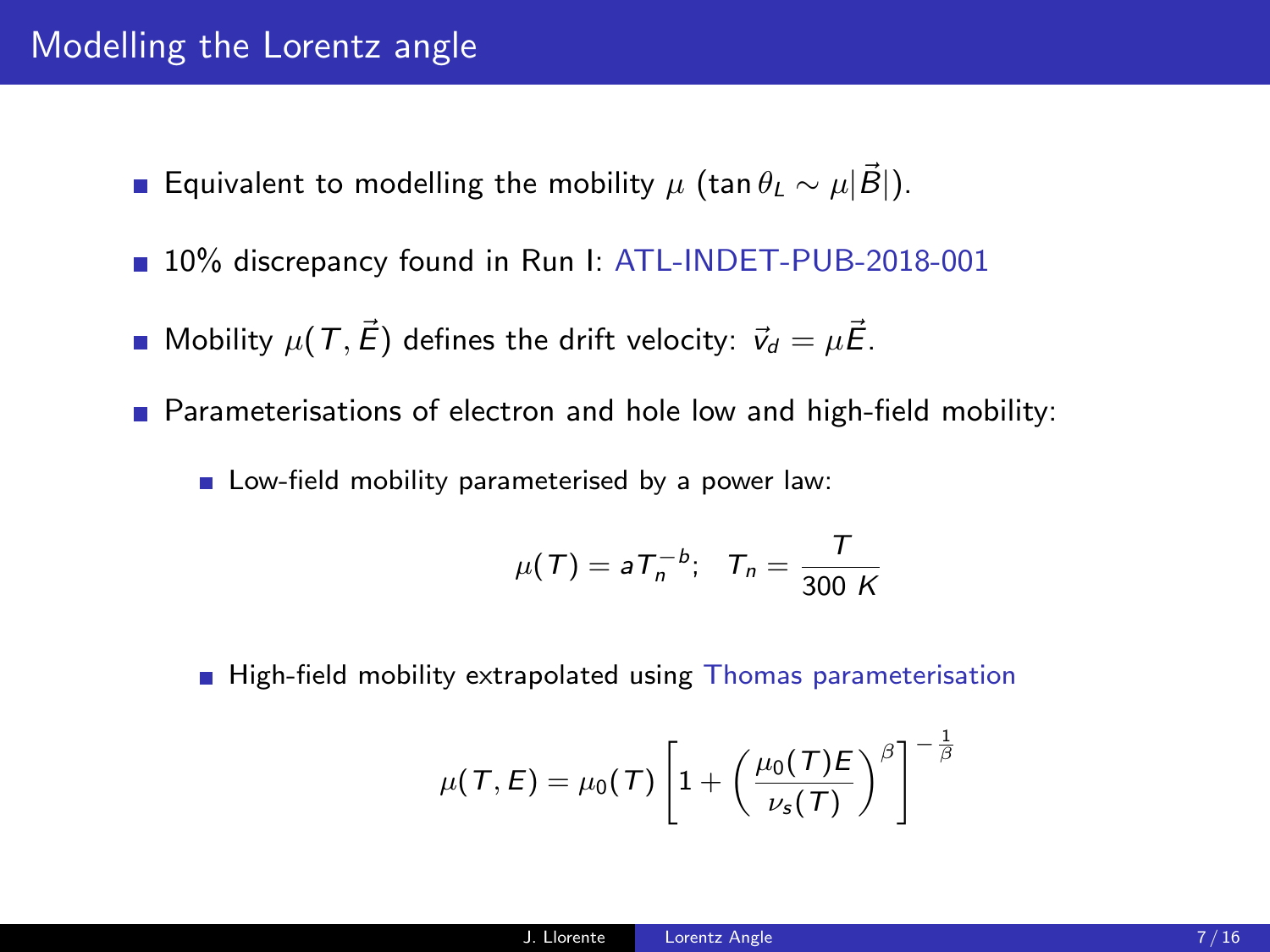### Electron and hole mobility: Low-field models

For low electric field, three main models are studied

**Jacoboni-Canali:** 

$$
\mu_{e,0}(\mathcal{T}) = 1533.7 \text{ cm}^2 / (\text{V} \cdot \text{s}) \mathcal{T}_n^{-2.42}
$$

$$
\mu_{h,0}(\mathcal{T}) = 463.9 \text{ cm}^2 / (\text{V} \cdot \text{s}) \mathcal{T}_n^{-2.20}
$$

Canali:

$$
\mu_{e,0}(T) = 1437.7 \text{ cm}^2 / (\text{V} \cdot \text{s}) T_n^{-2.42}
$$

$$
\mu_{h,0}(T) = 463.9 \text{ cm}^2 / (\text{V} \cdot \text{s}) T_n^{-2.20}
$$

Hamburg-Thomas

$$
\mu_{e,0}(\mathcal{T}) = 1440(15) \text{ cm}^2 / (\text{V} \cdot \text{s}) \mathcal{T}_n^{-2.260(7)}
$$

$$
\mu_{h,0}(\mathcal{T}) = 474(10) \text{ cm}^2 / (\text{V} \cdot \text{s}) \mathcal{T}_n^{-2.619(7)}
$$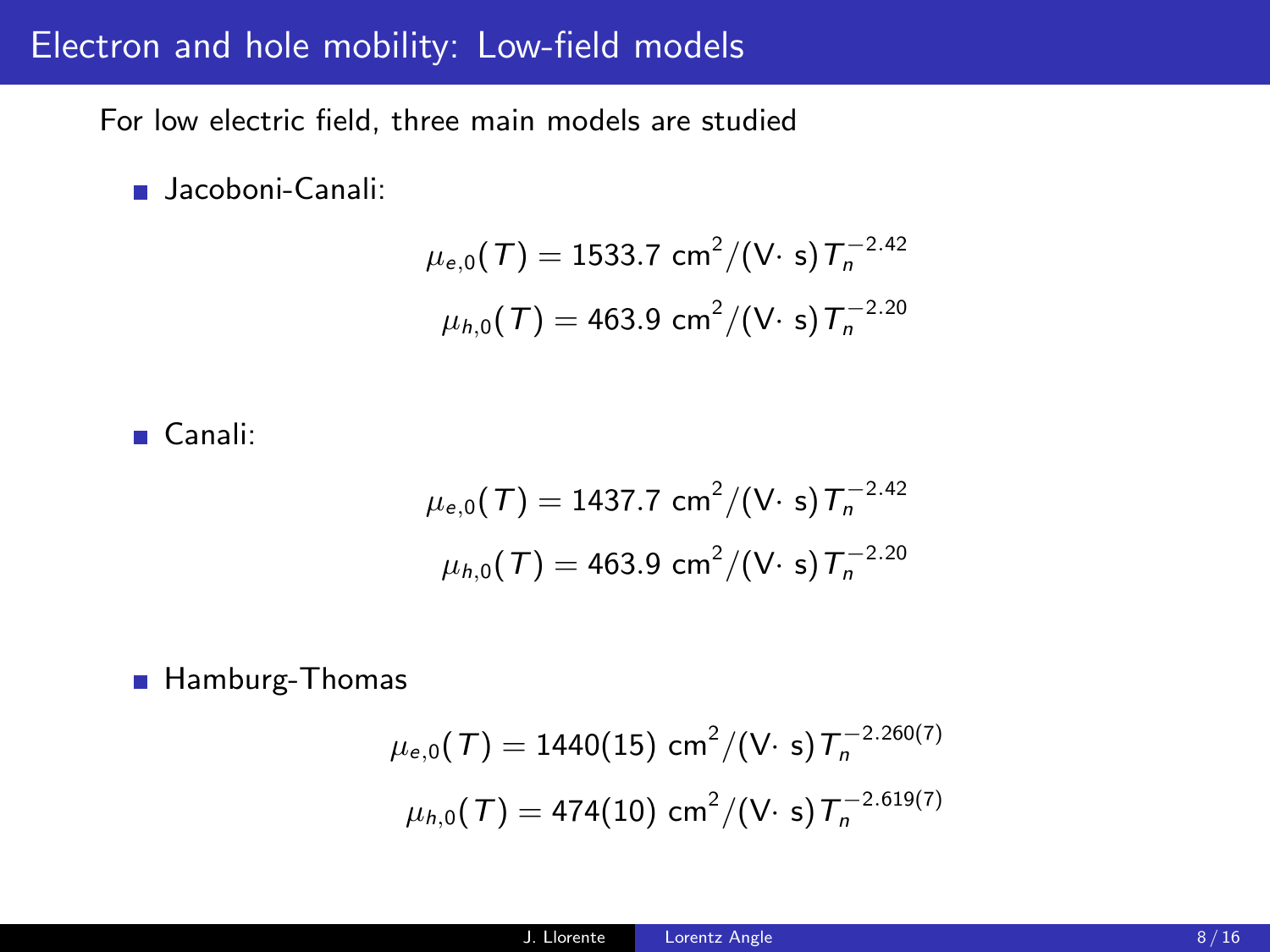High-field mobility is extrapolated using

$$
\mu(\mathcal{T},E) = \mu_0(\mathcal{T}) \left[ 1 + \left( \frac{\mu_0(\mathcal{T})E}{\nu_s(\mathcal{T})} \right)^{\beta} \right]^{-\frac{1}{\beta}}
$$

The expresions of  $\nu_s$  and  $\beta$  for electrons and holes are given below

| <b>Extended Model</b> | Parameter      | Electrons                                      | Holes                                                          |
|-----------------------|----------------|------------------------------------------------|----------------------------------------------------------------|
| Jacoboni-Canali       | $\nu_s$ (cm/s) | $1.07 \times 10^7 \times T_p^{-0.87}$          | 8.34 $\times$ 10 <sup>6</sup> $\times$ $\mathcal{T}_n^{-0.52}$ |
|                       |                | $1.109 \times T^{0.66}_{n}$                    | $1.213 \times T_n^{0.17}$                                      |
| Canali                | $\nu_s$ (cm/s) | $1.00 \times 10^7 \times T_n^{-0.87}$          | 8.34 $\times$ 10 <sup>6</sup> $\times$ $T_n^{-0.52}$           |
|                       |                | $1.109\times\,T_{\rm s}^{0.66}$                | $1.213 \times T^{0.17}$                                        |
| Hamburg               | $\nu_s$ (cm/s) | $1.054(38) \times 10^7 \times T_n^{-0.602(3)}$ | $9.40(27) \times 10^6 \times T_n^{-0.226(2)}$                  |
|                       | B              | $0.992(4) \times T^{0.572(3)}$                 | $1.181 \times T^{0.644(3)}_{n}$                                |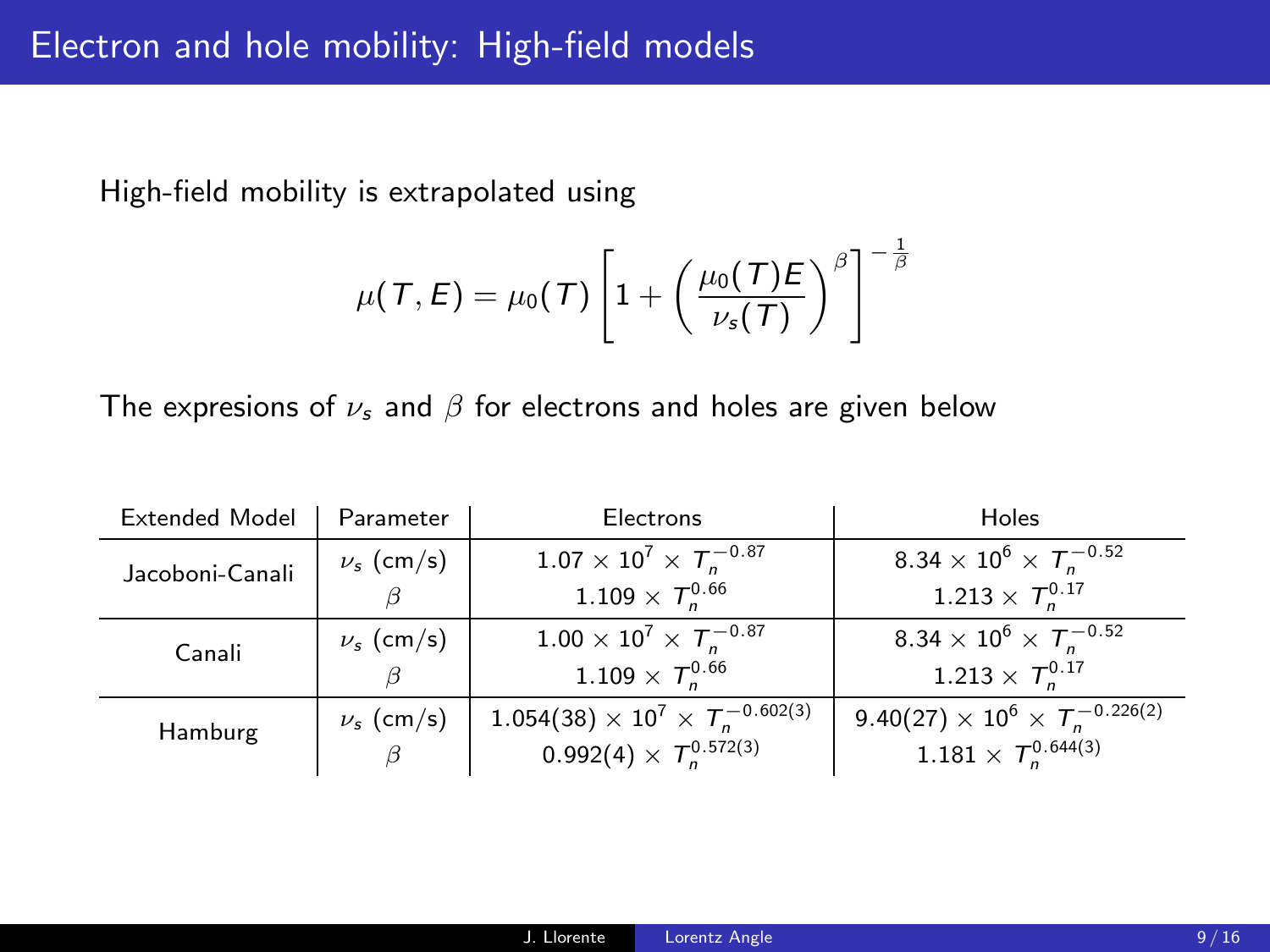## Mobility models confronted to IBL data

- $\blacksquare$  Mobility at 80 V and -4 °C predicted by many different models (left)
- **Description of the data made by the three models under discussion (right)**



Canali / Extended Canali model is used for Run-II simulation and beyond.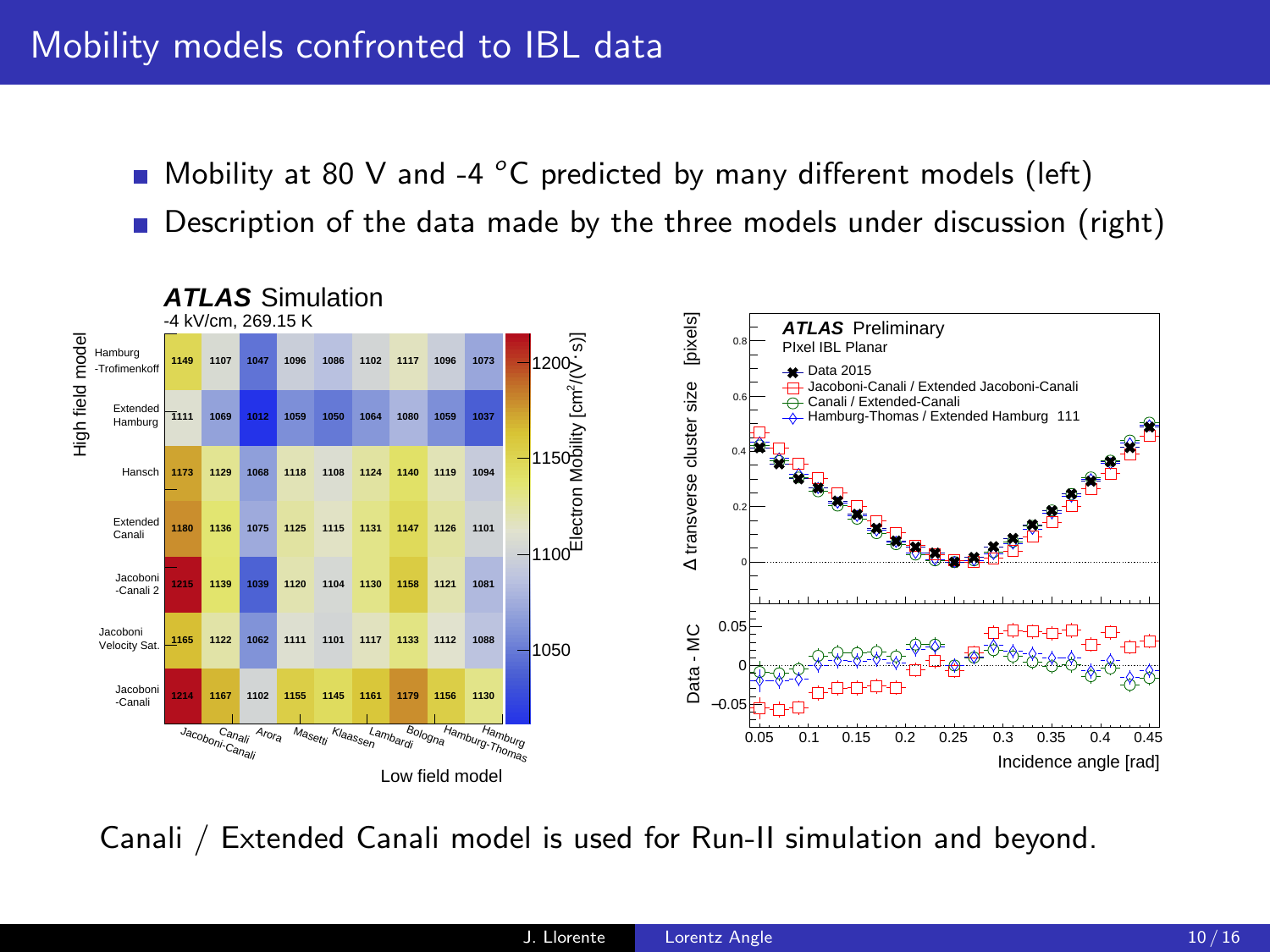#### Measurement of the IBL Lorentz angle over Run II

**Measurements of**  $\theta_L$  **performed over Run II as a function of the luminosity.** 

Different periods with different temperature and voltage conditions.

| Year | Bias voltage [V] | Temperature [°C] | Luminosity $[fb^{-1}]$ |
|------|------------------|------------------|------------------------|
| 2015 | -80              | -3               | 4.1                    |
|      | -80              | $+15$            | 3.0                    |
| 2016 | $-80$            | $+5$             | 26.2                   |
|      | $-150$           | $+5$             | 9.6                    |
| 2017 | $-350$           | $-20$            | 50.4                   |
| 2018 | $-400$           | $-20$            | 64.2                   |

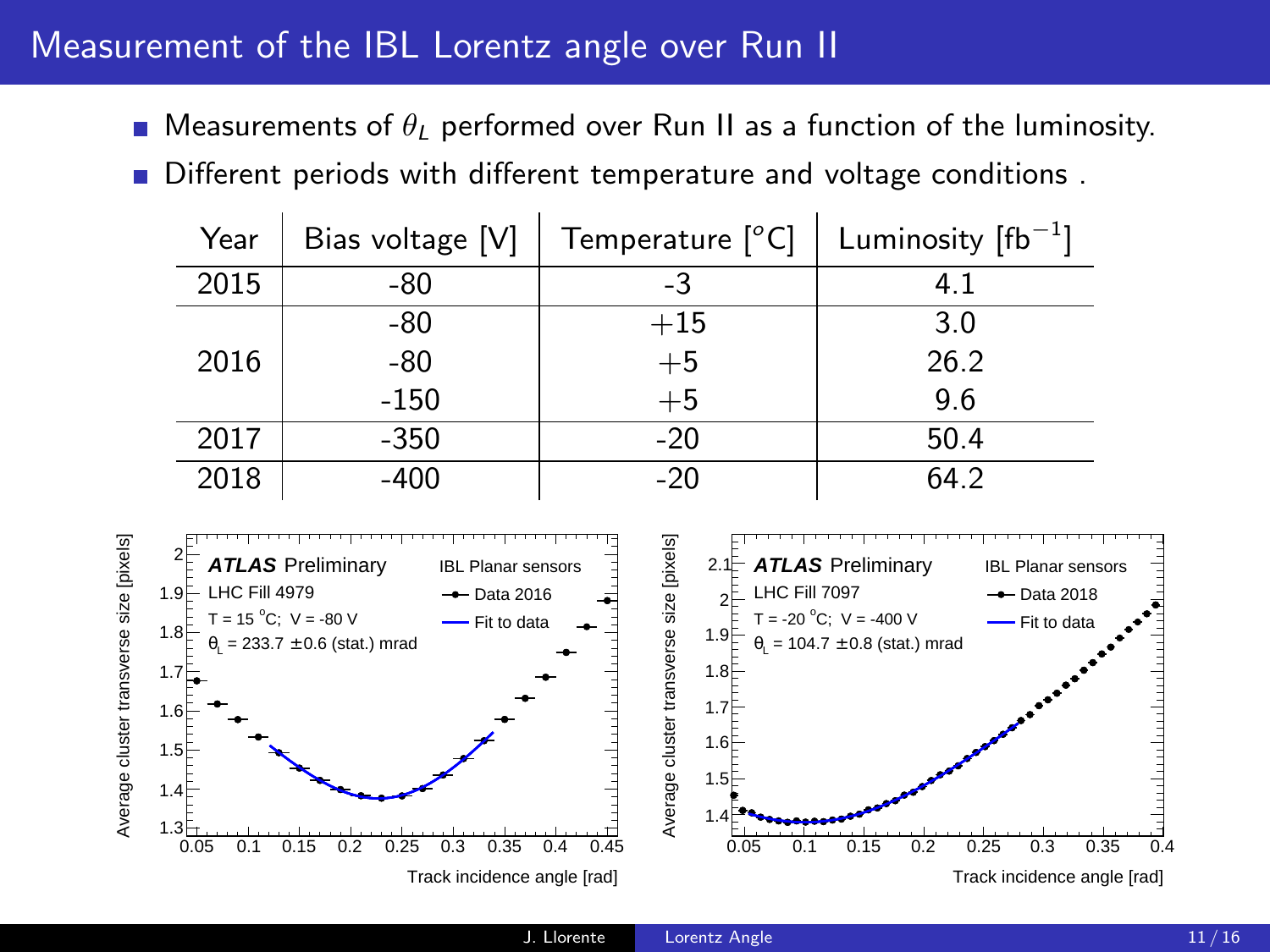### Lorentz angle evolution over Run II



- **■** Linear, increasing trend with  $\mathcal{L} \propto \Phi_{\text{eq}}$  observed in each period.
- $\blacksquare$  Value of  $\theta_L$  increases when decreasing temperature.
- $\blacksquare$  Value of  $\theta_L$  decreases when increasing voltage.
- Slope is milder with increasing voltage (decreasing temperature)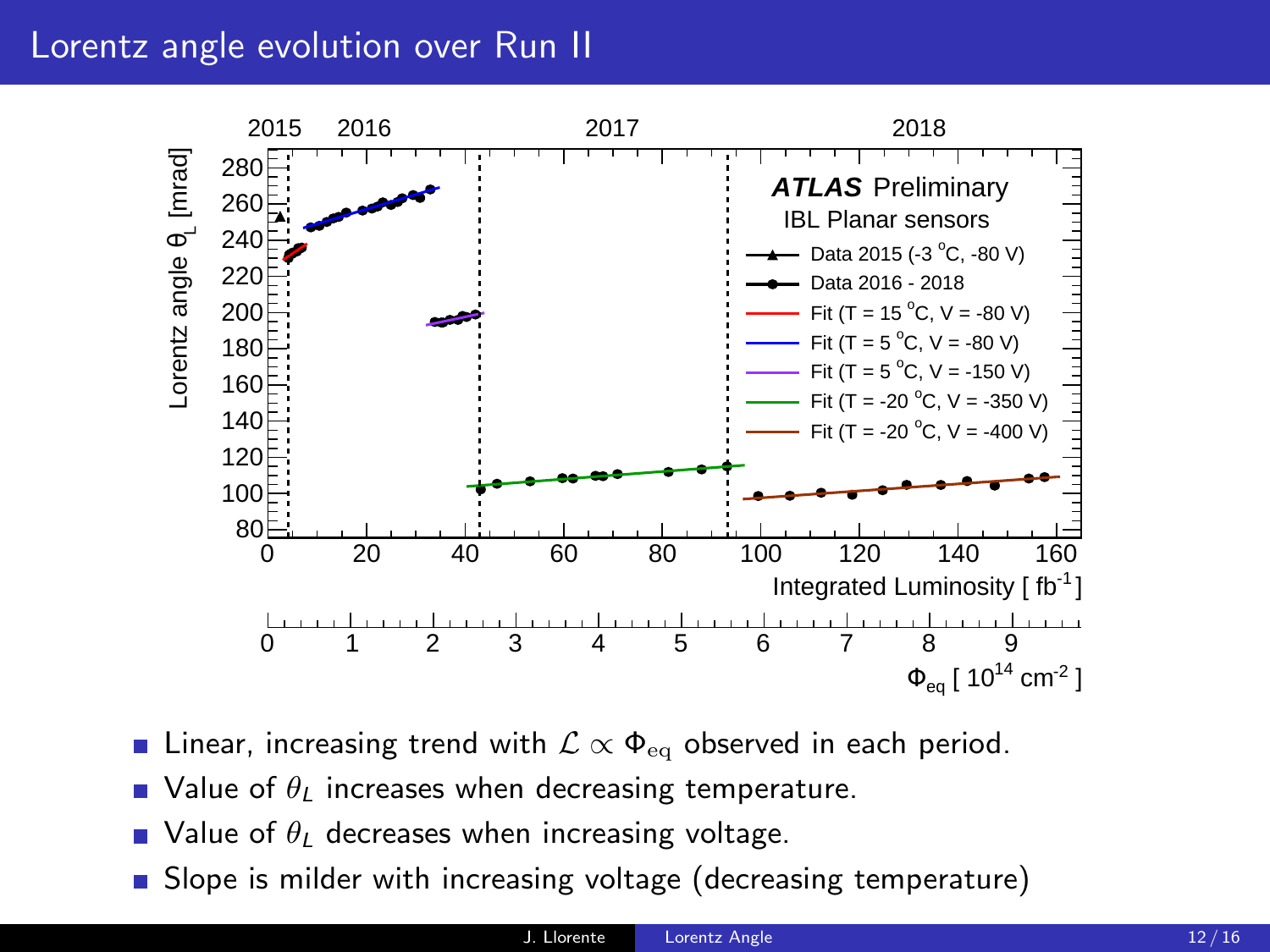Detailed variation of  $\theta_L$  for each separate period

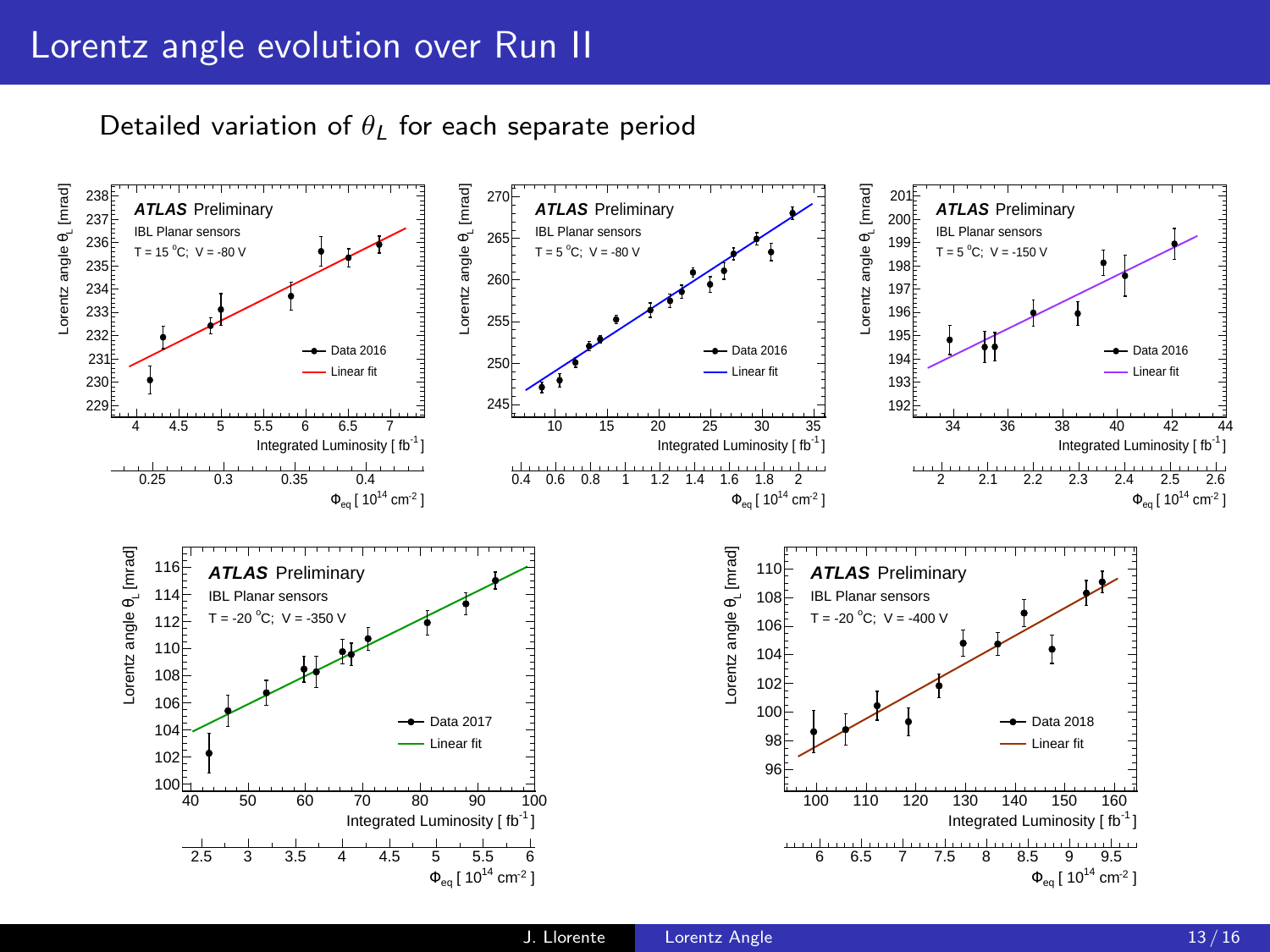Results of the linear fits to each period are summarised below

| Temperature    | Voltage | $\theta_L(\Phi_{\text{eq}}=0)$ [mrad] | $\left[ (\partial \theta_L / \partial \Phi_{\text{eq}})_{T,V} \right]$ [mrad $\cdot$ cm <sup>2</sup> ] |
|----------------|---------|---------------------------------------|--------------------------------------------------------------------------------------------------------|
| $15^{\circ}$ C | 80 V    | $223.5 \pm 1.0$                       | $(30.6 \pm 3.0) \cdot 10^{-14}$                                                                        |
| $5^{\circ}$ C  | 80 V    | $240.9 \pm 0.7$                       | $(13.6 \pm 0.6) \cdot 10^{-14}$                                                                        |
|                | 150 V   | $174.6 \pm 3.6$                       | $(9.6 \pm 1.6) \cdot 10^{-14}$                                                                         |
| -20 °C         | 350 V   | $95.5 \pm 1.3$                        | $(3.5 \pm 0.3) \cdot 10^{-14}$                                                                         |
|                | 400 V   | $78.3 \pm 2.8$                        | $(3.2 \pm 0.4) \cdot 10^{-14}$                                                                         |

- **EXEC** Lorentz angle at zero fluence increases with decreasing temperature.
- **EXEC** Lorentz angle at zero fluence decreases with increasing voltage.
- Radiation damage degradation milder for lower temperatures.
- Radiation damage degradation milder for higher voltages.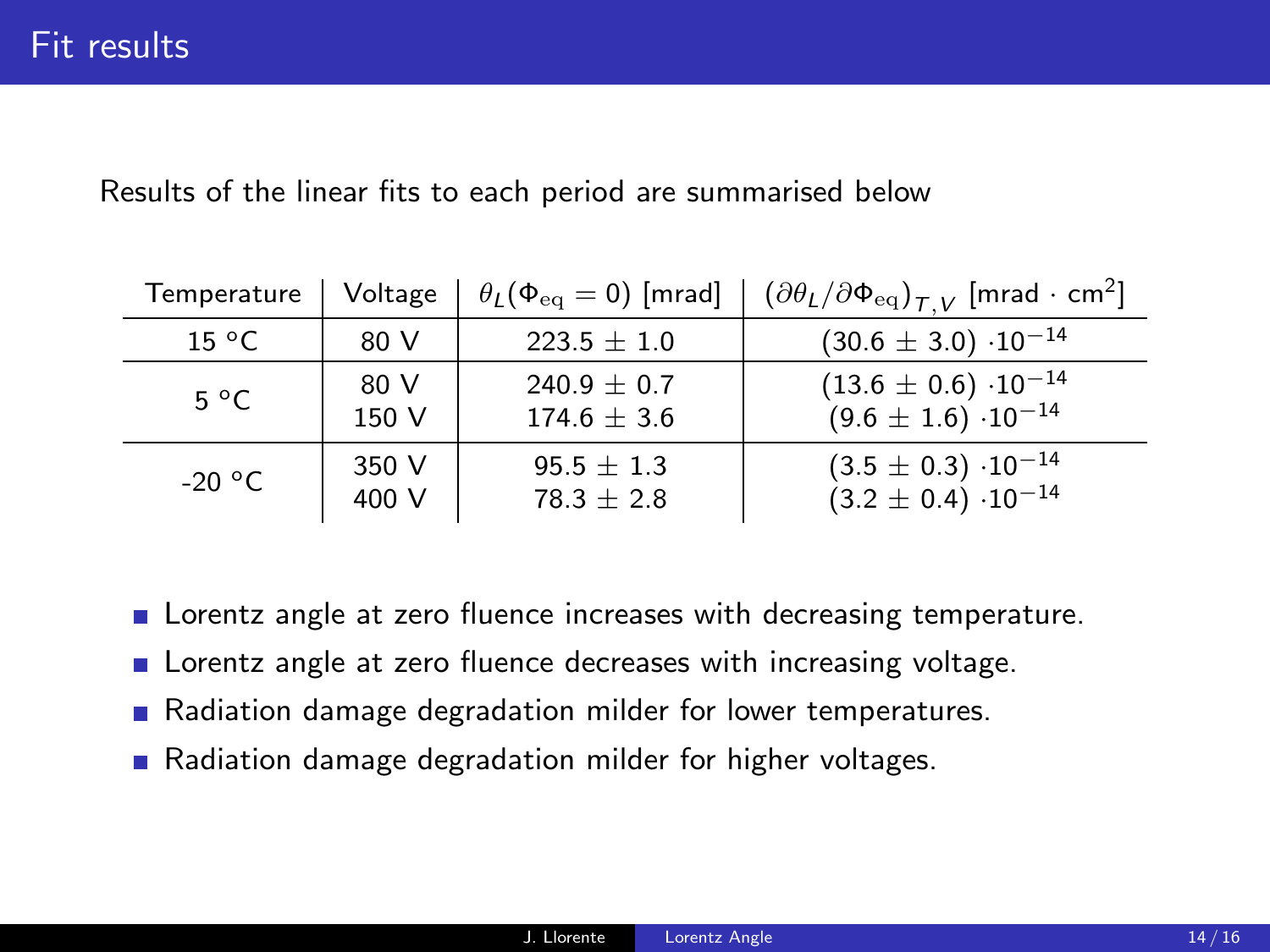## Simulation results compared to data

Chiochia model as input to ATLAS radiation damage digitizer (see [talk by Alex\)](https://indico.cern.ch/event/769192/contributions/3302046/)



- Vertical error hars on data are the fit results.
- Slope is fitted to the simulation, while offset is fitted from data.
- Grey uncertainty band: statistical and systematic (simulation parameters).
- Horizontal error bars: luminosity to fluence conversion.